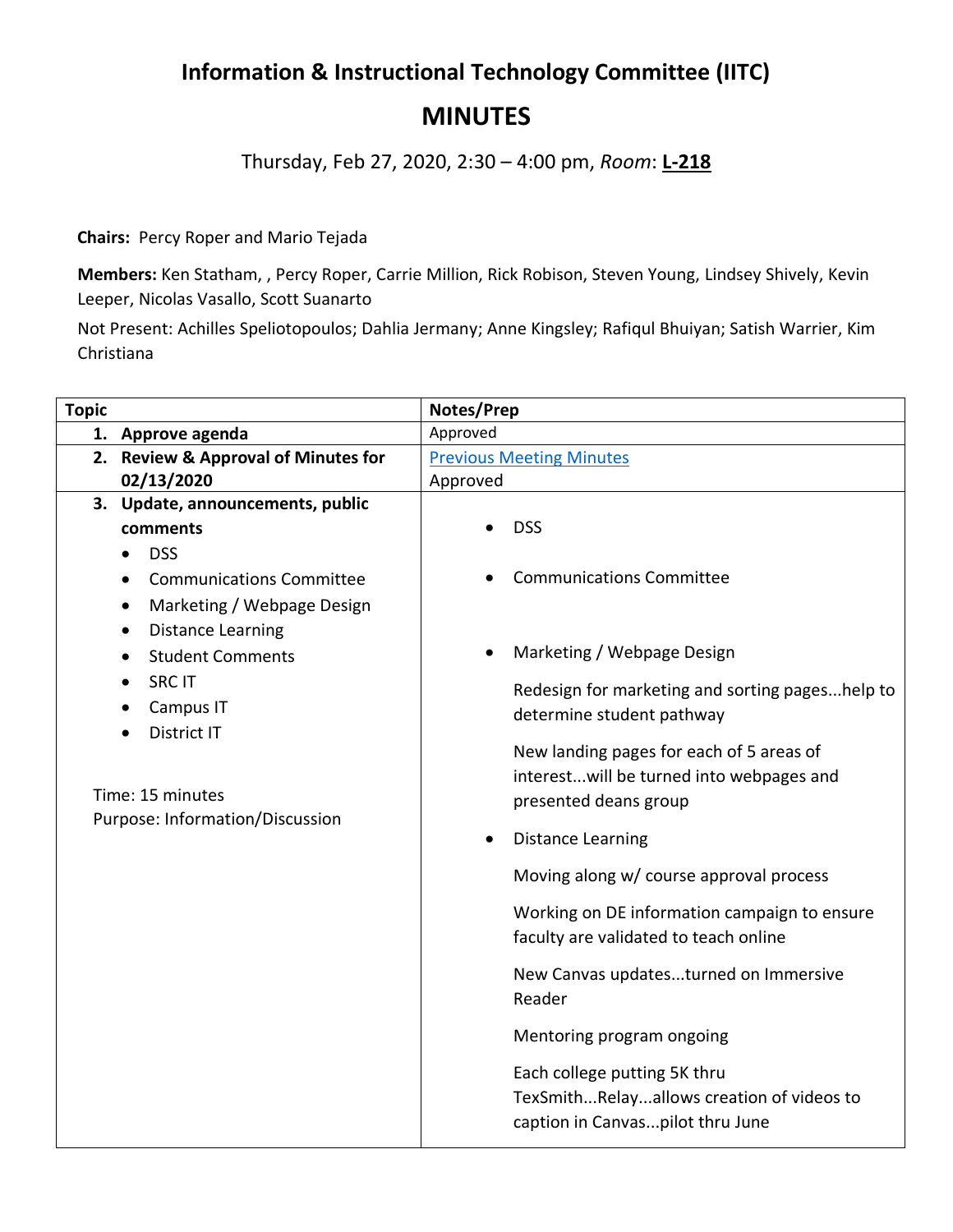|                                         | <b>Student Comments</b>                                                 |
|-----------------------------------------|-------------------------------------------------------------------------|
|                                         |                                                                         |
|                                         |                                                                         |
|                                         | <b>SRC IT</b>                                                           |
|                                         |                                                                         |
|                                         |                                                                         |
|                                         | Campus IT                                                               |
|                                         |                                                                         |
|                                         |                                                                         |
|                                         | District IT                                                             |
|                                         |                                                                         |
|                                         |                                                                         |
|                                         |                                                                         |
|                                         |                                                                         |
|                                         |                                                                         |
| 4. Technology Master Plan               | Approved to change timeframe from 2019 to 2025                          |
| => Status / Review<br>$=$ Link $>$      |                                                                         |
| https://email4cd.sharepoint.com/:w:/s/D | Committee is to do a final review w/ submission to be<br>done NLT Mar 2 |
| VC/ditc/ETFrplurONRIly85SnYznxUBq0nX    |                                                                         |
| xVMyw0ekyxc2IxhkWw?e=EJXItm             | Tech Plan is on RPEC Mar 3, 2020 agenda                                 |
|                                         |                                                                         |
| Time: 15 minutes                        |                                                                         |
| Purpose: Discussion                     |                                                                         |
| Leads: Percy & Mario                    |                                                                         |
| 5. Proposed New ITTC Meeting            | Meeting is continual with current meeting times                         |
| <b>Times/Dates</b>                      |                                                                         |
| Time: 10 minutes                        |                                                                         |
| Purpose: Discussion/Approval            |                                                                         |
| Lead: Percy                             |                                                                         |
| 6. Faculty Wireless Printing Solution   | Faculty are able to print to Konica MFPsdirections are                  |
|                                         | forthcoming                                                             |
| Time: 10 minutes                        |                                                                         |
| Purpose: Status/Information Update      |                                                                         |
| Leads: Percy                            |                                                                         |
| 7. Student Printing Loader Transition   | Purpose BookStore and Library second floor                              |
| (location)                              |                                                                         |
| Time: 10 minutes                        |                                                                         |
| Purpose: Discussion                     |                                                                         |
| Leads: Percy                            |                                                                         |
| 8. SLA Revision/Review                  | Committee is to review document and provide feedback                    |
| ==>Link: SLA Document                   |                                                                         |
| Time: 10 minutes                        |                                                                         |
| Purpose: Discussion                     |                                                                         |
| Leads: Percy                            |                                                                         |